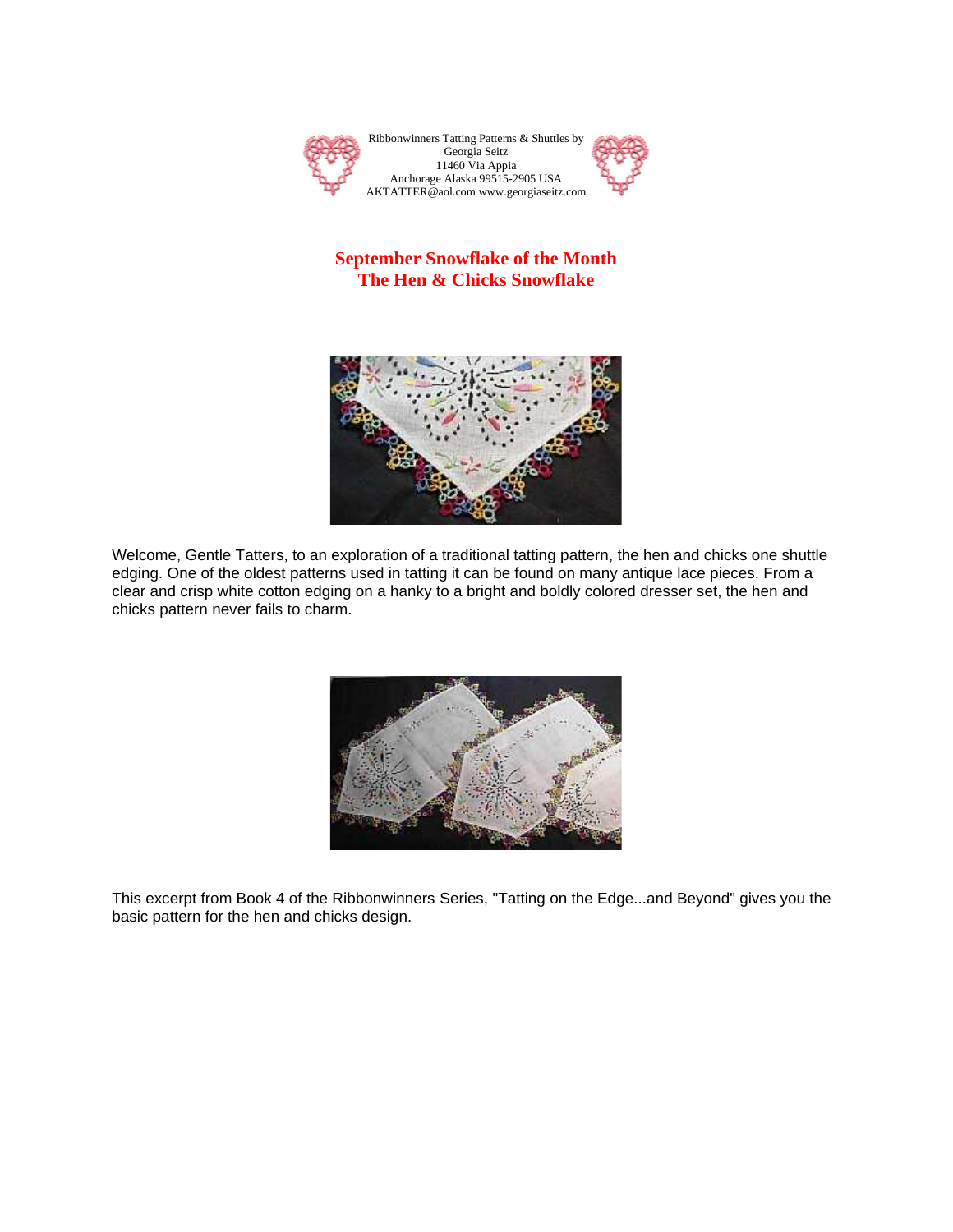

I had always thought that the hen and chick pattern could be adapted to a snowflake. In early September I made a diagram of what I thought it might look like and raised a call for proof tatters. I want to thank everyone who assisted in this project. Below is the diagram given to the proof tatters.



These suggestions were included.

Using one shuttle start in the center with the six rings and leave a very long tail on the thread. Climb out on the sixth ring (A) using the tail and finger tatting the bottom side of the split ring.

Leave enough thread to approximate the length of the picot (you do not need to tie the threads) and do the split ring (B) again finger tatting with the tail which can then be trimmed. Use magic thread trick to hide tail as desired. And study this diagram provided to the class by Matthew Takeda. Matthew is a technical illustrator whose first book **"Theoretical Tatting"** we are anxiously awaiting.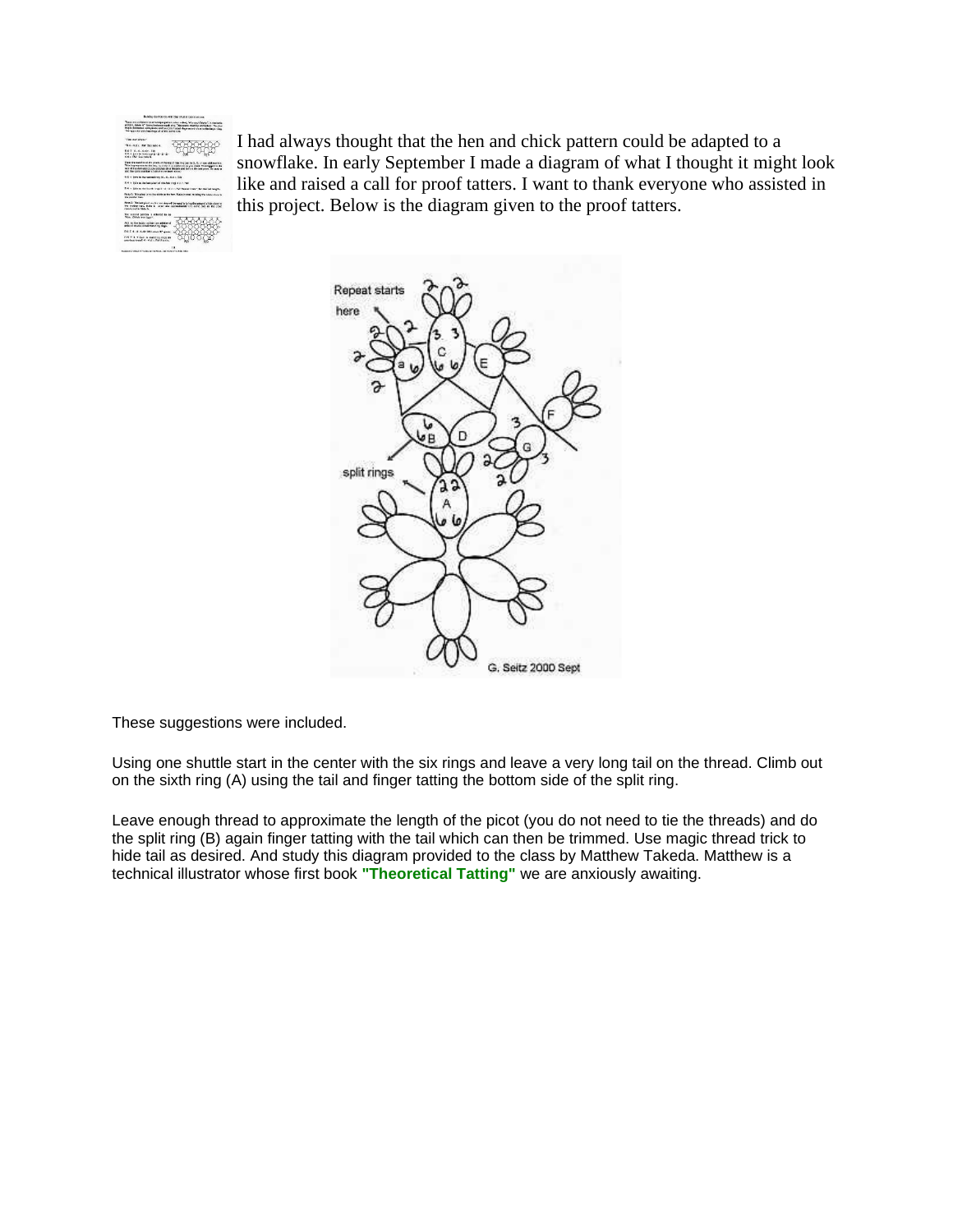

The diagram shows how to hide an end in a ring and add on a new thread in one shuttle work.

The first model showed us we needed to watch out for puckering, so the picots of the hen and chickens pattern had to be adjusted.



The next model adjusted the picots and the length of shuttle thread. But the outer row stretched out a bit too much in the next model so that the points of the flake were lost.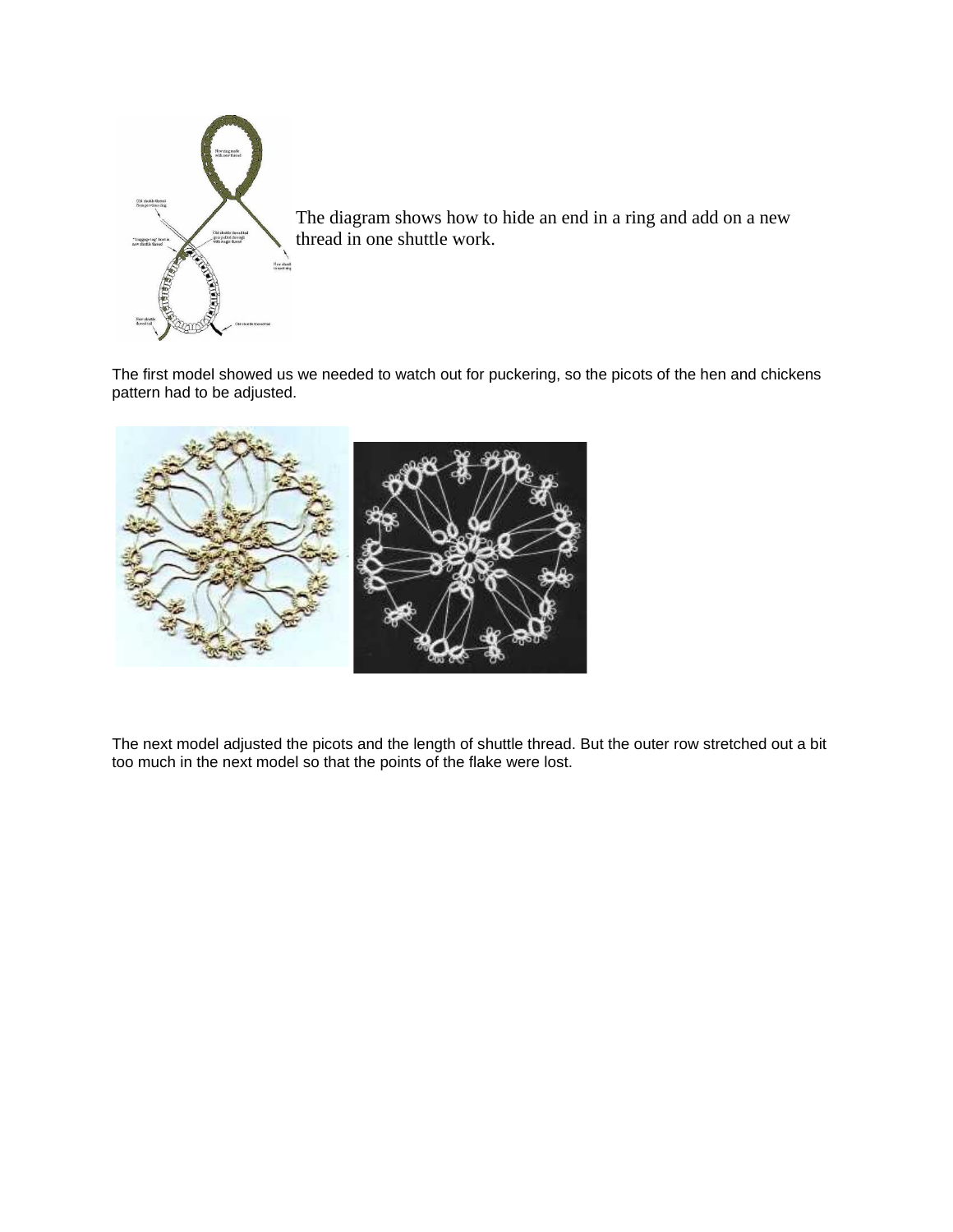

hen Tammy Rodgers had an idea. She developed a method to measure the length of the shuttle thread left against the number of double stitches.

his developed a great hexagonal motif but was not precisely 6 points. Hmmm. On the original diagram, rings F and G were not indicated as joining anywhere. The next proof tatter found that it made it too floppy.





So the ring G was brought in to join to the picots on the inner six rings.

But that left ring F floating around and flopping every which way. So the next proof tatter minimized the shuttle thread in all points and that left us with a pretty good looking tight design with definite although subtle points.